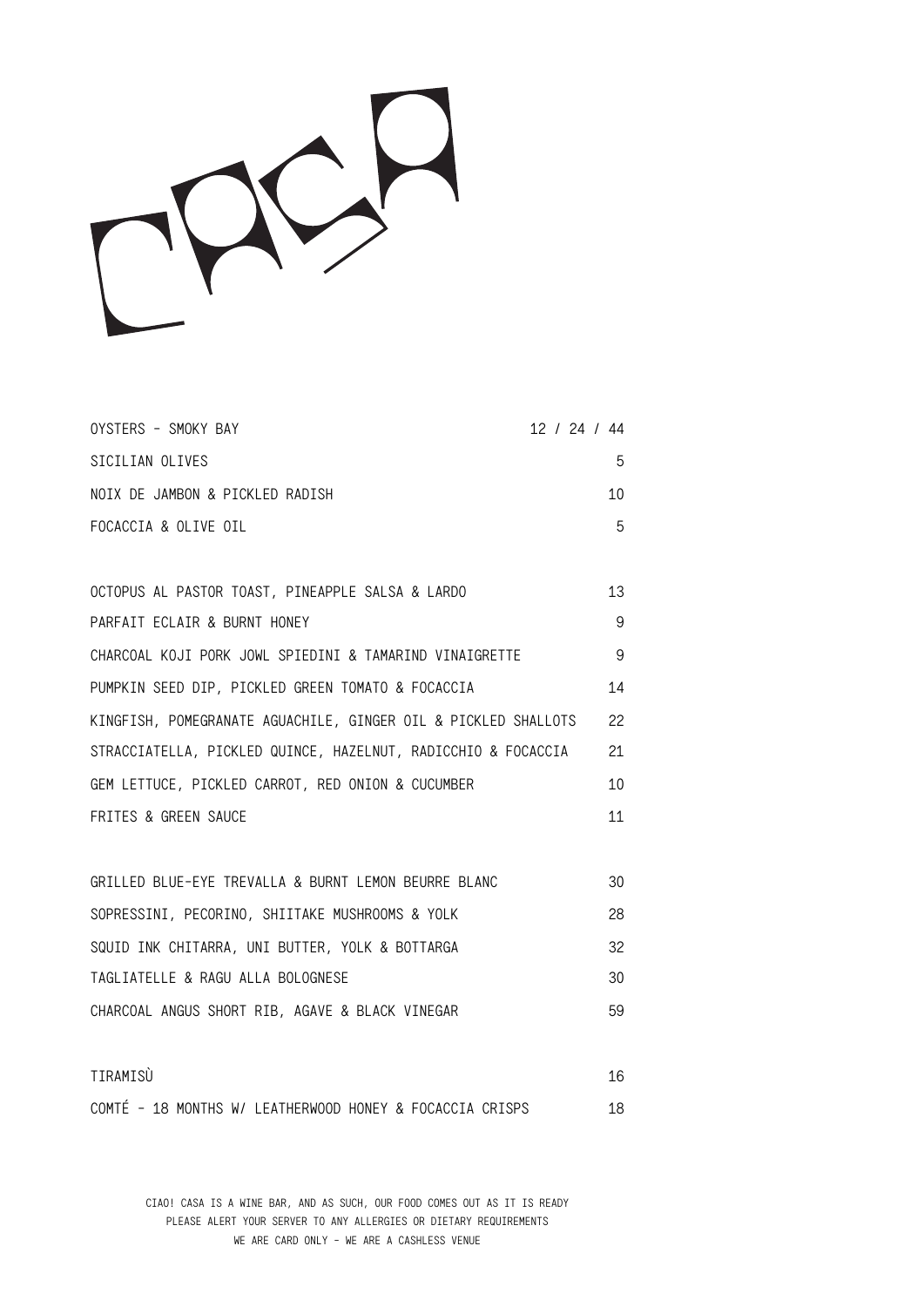BY THE GLASS!

| <b>FIZZ</b>                                                                                                                                 |            |
|---------------------------------------------------------------------------------------------------------------------------------------------|------------|
| JO LANDRON 'atmosphères'<br>FOLLE BLANCHE & PINOT NOIR - LOIRE VALLEY, FR NV                                                                | 15 / 79    |
| <b>WHITE</b>                                                                                                                                |            |
| DAVIDE SPILLARE 'the people are thirsty!'<br>GARGANEGA - veneto, it NV                                                                      | $12 / -$   |
| BRAND BROS 'wilder satz'<br>PINOT BLANC, MULLER THRUGAU, RIESLING, CHARDONNAY,<br>SCHEUREBE, KERNER, PINOT GRIS & SYLVANER - pfalz, de 2020 | 15.5 / 85  |
| THOMAS BOUTIN 'celsiane'<br>CHENIN BLANC - loire valley, fr 2019                                                                            | 13 / 71    |
| LA CADETTE 'la châtelaine'<br>CHARDONNAY - burgundy, fr 2019                                                                                | 19.5 / 105 |
| ORANGE                                                                                                                                      |            |
| TENUTA FORESTO 'favonio'<br>MOSCATO BIANCO - piedmont, it 2020                                                                              | 17.5 / 95  |
| <b>ROSE</b>                                                                                                                                 |            |
| NGERINGA 'rosé'<br>SYRAH - adelaide hills, aus 2021                                                                                         | 14 / 75    |
| <u>CHILLED RED</u>                                                                                                                          |            |
| BLIND CORNER 'nouveau'<br>SHIRAZ - margaret river, aus 2021                                                                                 | 12.5 / 48  |
| SAM VINCIULLO 'red / white<br>SHIRAZ & SAUVIGNON BLANC - margaret river, aus 2020                                                           | 15.5 / 85  |
| <u>RED</u>                                                                                                                                  |            |
| DOMAINE MOSSE 'bisou'<br>GROLLEAU BLEND - loire, fr 2020                                                                                    | 19 / 105   |
| DOMAINE DE FERRAND 'mistral'<br>GRENACHE, SYRAH, CINSAULT &<br>MOURVÈDRE - côtes du rhône, fr 2020                                          | 13 / 65    |
| DANIELE PICCININ 'muni rosso'<br>CORVINA, RONDINELLA, MOLINARA & MERLOT - veneto, it 2018                                                   | 15 / 80    |
| FABRICE DODANE 'le dos d'chat du quin quin'<br>SYRAH - jura / rhone, fr 2020                                                                | 19.5 / 105 |
|                                                                                                                                             |            |

FULL WINE LIST \*\*\*\*\* THE FRIDGES ARE FULL - ASK US OR GRAB A BOTTLE! BOTTLE SHOP \*\*\*\*\* WE DO TAKEAWAY AS WELL!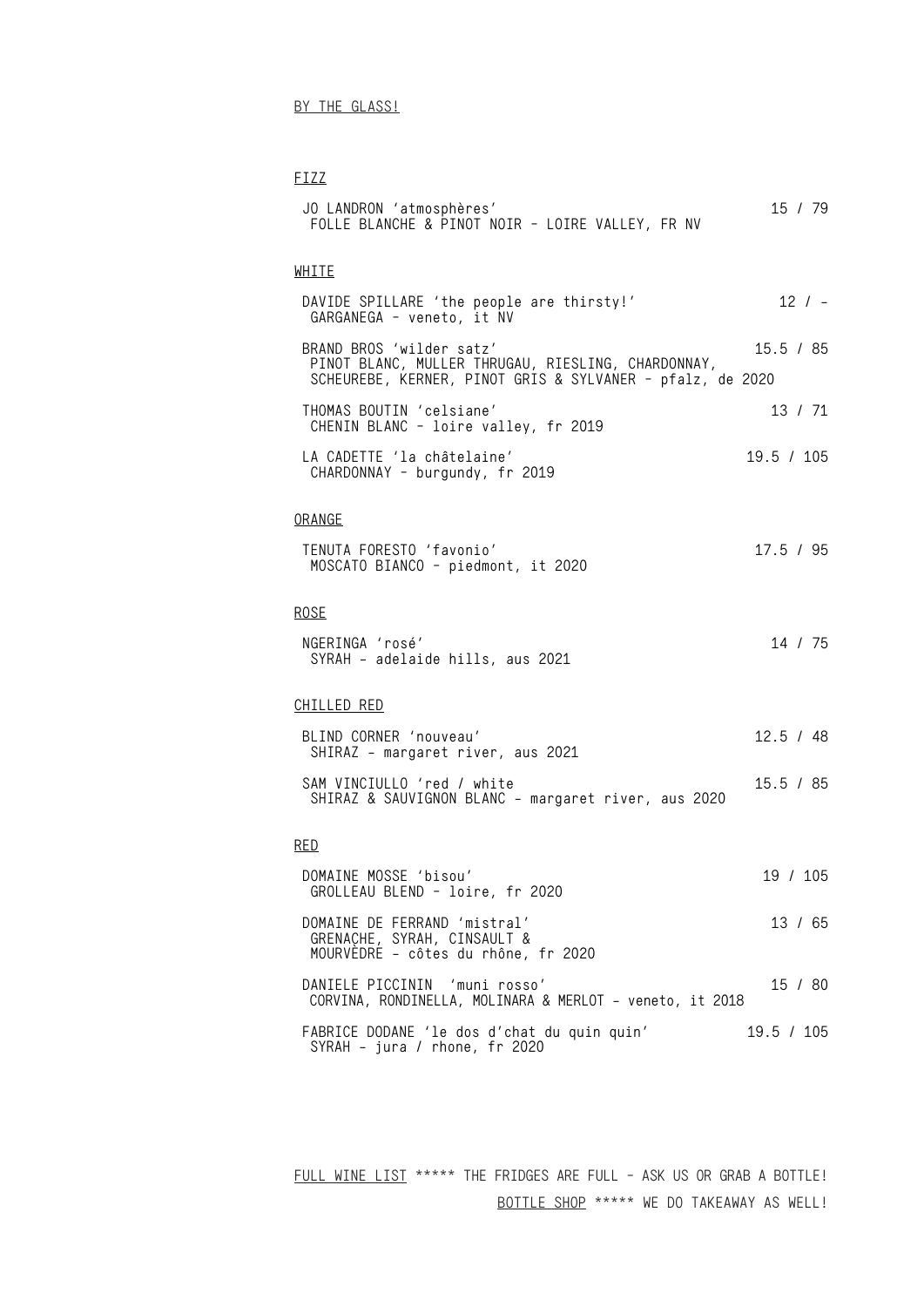# APÉRITIFS & COCKTAILS

| $AMERICANO$ #1 - saison bergamot americano bianco, soda & grapefruit         | 12 <sup>°</sup> |
|------------------------------------------------------------------------------|-----------------|
| AMERICANO #2 - chinati vergano americano, soda & orange                      | 13              |
| CASA YUZU SPRITZ - heiwa yuzushu, vermouth, lemon & soda                     | 15              |
| SPRITZ ROSA - tanqueray, aperol, strawberry, basil & prosecco                | 18              |
| GIN TONICA #2 - ester gin, fever tree mediterranean tonic, rosemary & pepper | 16              |
| PALOMA - arette blanco tequila, agave, lime & salted white grapefruit        | 18              |
| PIÑA COLADA - flor de cana 4 year rum, coconut, pineapple & lime             | 17              |
| MEZCAL TOMMYS - nuestra soledad san luis del rio mezcal, agave & lime        | 20              |
| CASA NEGRONI - tanqueray, campari, dolin rouge & antica formula vermouth     | 18              |
| BEER / TAP                                                                   |                 |
| MFI ROURNE RITTER Lager 4 6%                                                 | 1 N             |

| MELBOURNE BITTER lager 4.6%                            |    |
|--------------------------------------------------------|----|
| BALTER 'xpa' pale ale 5%                               |    |
| GARAGE PROJECT 'golden path' juicy session hazy ipa 4% | 14 |
| WILDFLOWER 'gold' australian wild ale 5% (200ml)       |    |
|                                                        |    |

### BEER / TINS

| OTHERSIDE 'lo-fi' mid citrus ale 3.5%                        | 11 |
|--------------------------------------------------------------|----|
| PERONI 'red' lager 4.7%                                      | g  |
| PHILTER 'xpa' pale ale 4.2%                                  | 11 |
| GARAGE PROJECT 'white mischief' salted white peach sour 2.9% | 11 |
| WILDFLOWER 'organic table beer' saison 2.9% / 440ml          | 15 |
| 3 RAVENS 'juicy' new england ipa 6%                          | 11 |
| PHILTER 'red session ale' 4.8%                               | 11 |
|                                                              |    |

## TABLE BEERS / 750ML

 FRANCOIS BLANCHARD 'boisson sauvage biere' farmhouse ale 5% 45 WILDFLOWER 'gold' blend #32 australian wild ale 5% 33 WILDFLOWER 'st thomas' australian wild ale w/ cherries 6.7% BRASSERIE DES VOIRONS 'biere vivante bitter orange' saison sour 6.5% 45 BRASSERIE DES VOIRONS 'biere vivante chenin' blonde ale aged on chenin lees 7% 45

### LOW & NO ALC

| TOM COLLINS - ovant verve 'gin', lemon & soda 0.0%                            | 12 |
|-------------------------------------------------------------------------------|----|
| HEAPS NORMAL 'another lager' 0.5%                                             | -9 |
| LIGHTNING MINDS 'pale ale' 0.5%                                               | -9 |
| MONCEAU 'fuji apple' pét nat kombucha 0.5% / 750ml                            | 30 |
| MONCEAU 'blood orange' pét nat kombucha 0.5% / 750ml                          | 30 |
| STRANGELOVE 'sodas' yuzu / lemon squash / mandarin / grapefruit / ginger beer | 6  |